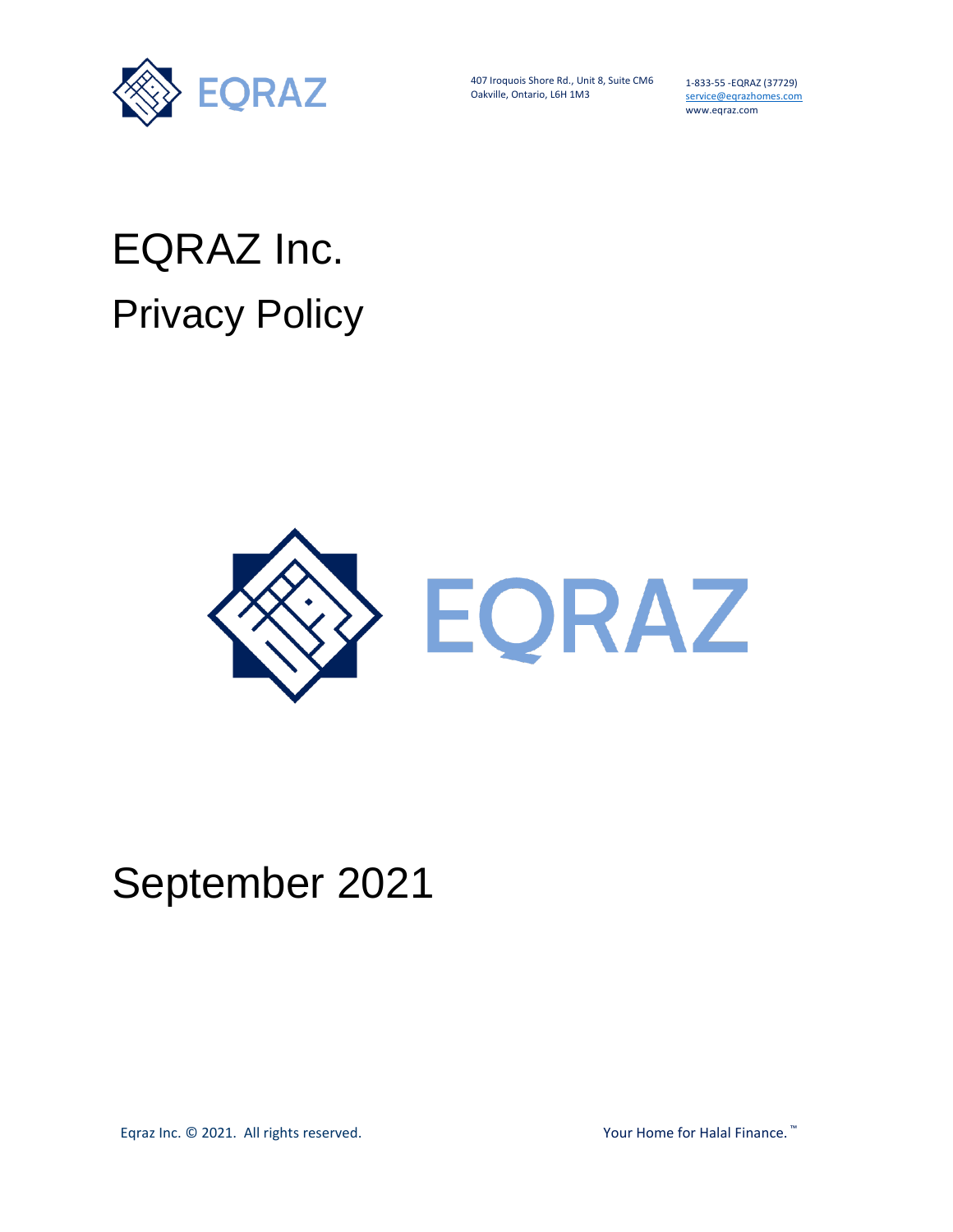# **Privacy Policy**



Your privacy is important to us. It's our priority to respect your privacy and comply with the applicable laws and regulations regarding any personal information we may collect about you, including across our website [\(https://www.eqraz.com/\)](https://www.eqraz.com/), other sites we own and operate, in email, text, and other electronic messages between you and this website, and/or through mortgage pre-qualifications or inquiries submitted to us or otherwise.

Privacy laws in Canada generally define "personal information" as any information about an identifiable individual, which includes information that can be used on its own or with other information to identify, contact, or locate a single person.

This Policy has been designed to comply with the *Personal Information Protection and Electronic Documents Act* ('PIPEDA') and explains:

- The Information we collect;
- How your Personal Information is used;
- How your Personal Information may be shared;
- How you may access the Information we retain, and how to update it
- Contact details for any queries or concerns you may have.

Please read this policy carefully to understand our policies and practices for collecting, processing, and storing your information. If you do not agree with our policies and practices, your choice is not to use our website. By accessing or using this Website, you indicate that you understand, accept, and consent to the practices described in this policy. This policy may change from time to time

#### **Information We Collect**

Information we collect includes both information you knowingly and actively provide us when using or participating in any of our services and promotions, and any information automatically sent by your devices in the course of accessing our products and services.

#### **How we log data and collect information**

When you visit our website, our servers may automatically log the standard data provided by your web browser. It may include your device's Internet Protocol (IP) address, your browser type and version, the pages you visit, the time and date of your visit, the time spent on each page, other details about your visit, and technical details that occur in conjunction with any errors you may encounter.

Please be aware that while this information may not be personally identifying by itself, it may be possible to combine it with other data to personally identify individual persons.

We may collect Personal Information from you directly, or through external sources including but not limited to:

- Law enforcement authorities
- Public records
- Details from a credit reporting agency
- Financial Institutions
- Other service providers

You authorize the collection of Personal Information from these sources, and where applicable, you authorize these sources to provide us your Personal Information.

# **Personal Information**

When you apply for, provide a guarantee in respect of, or use any product or service, and while you are our current or former client, or act on behalf of one, we may collect and confirm Personal Information about you such as:

- Personal identifiers (e.g., Name(s), Date of Birth, Marital status, addresses, contact number(s), email(s), ID number(s))
- Financial information (e.g., payment history, credit card information)
- Education information (e.g., student records)
- Online identifiers (e.g., IP address, cookie identifiers)
- Other information specific to physical, physiological, genetic, economic, cultural, or social identity like religious affiliation, ethnic origin, etc.

#### **Legitimate Reasons for Processing Your Personal Information**

We only collect and use your personal information when we have a legitimate reason for doing so. In which instance, we only collect personal information that is reasonably necessary to provide our services to you.

# **Collection and Use of Information**

We may collect personal information from you when you do any of the following on our website:

- Sign up to receive updates from us via email or social media channels
- Use a mobile device or web browser to access our content
- Contact us via email, social media, or on any similar technologies
- When you mention us on social media

We may collect, hold, use, and disclose information for the following purposes, and personal information will not be further processed in a manner that is incompatible with these purposes:

- To provide products and services to you
- Engage in business transactions, including a purchase, sale, lease, merger, amalgamation or any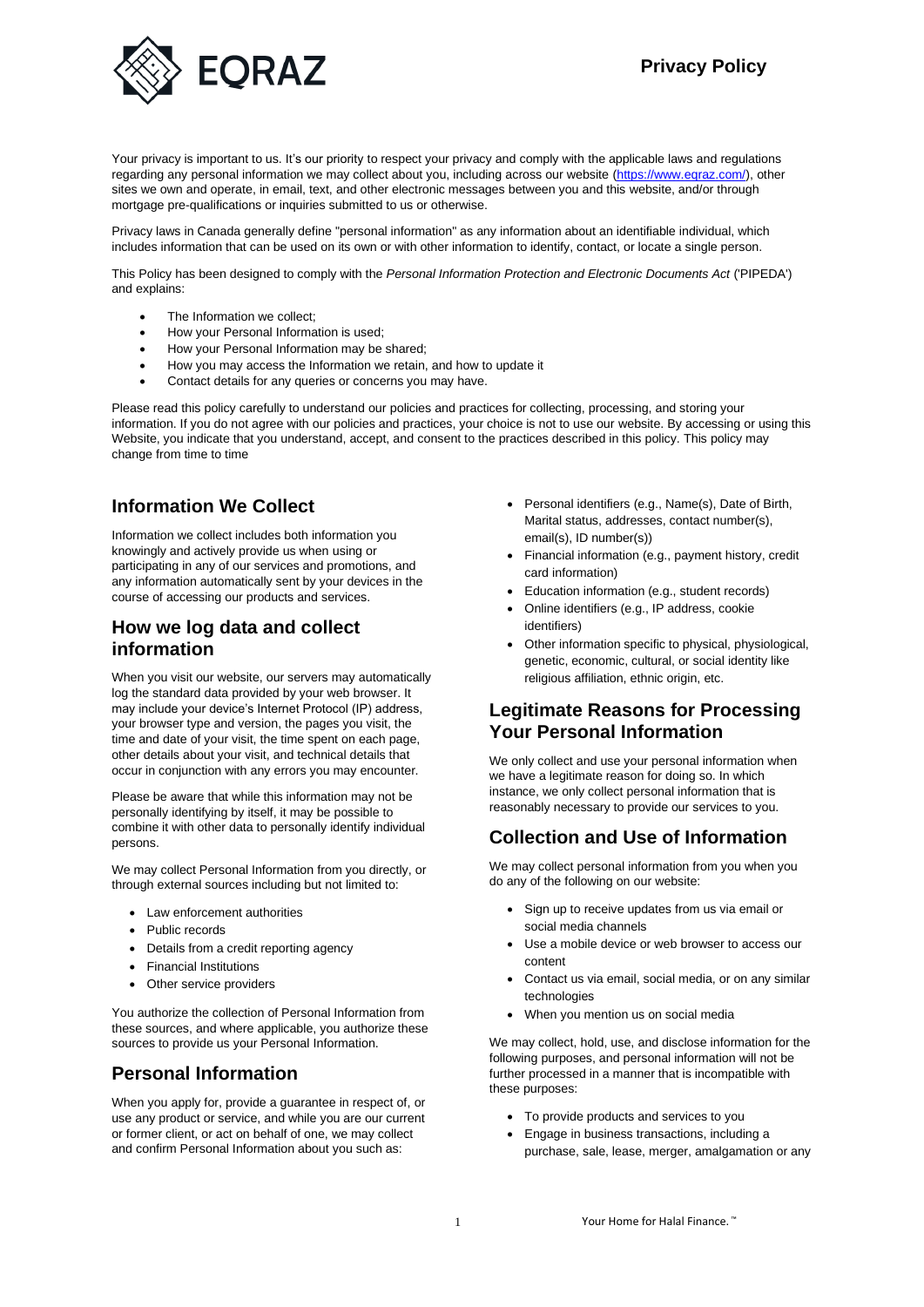

other type of acquisition, disposal, securitization of financing involving us or a part of our business;

- To process mortgage applications and/or inquiries you submit to us, either directly or through one of the mortgage brokers or agents
- Establish and maintain a commercial relationship with you, including to establish your identity and to fulfil contractual obligations
- Process payments in connection with your purchase of our products and services
- Prevent, discover and investigate violations of this privacy policy or any terms of service or terms of use, and to investigate fraud and other matters
- To contact and communicate with you
- For analytics, market research, and business development, including to operate and improve our website, associated applications, and associated social media platforms
- For advertising and marketing, including to send you promotional information about our products and services and information about third parties that we consider may be of interest to you
- To enable you to access and use our website, associated applications, and associated social media platforms
- For internal record keeping and administrative purposes
- To comply with our legal obligations and resolve any disputes that we may have
- For security and fraud prevention, and to ensure that our sites and apps are safe, secure, and used in line with our terms of use

Please be aware that we may combine information we collect about you with general information or research data we receive from other trusted sources.

#### **Obtaining Consent**

We may obtain your consent via any of the following ways:

- Verbal Confirmation
- Electronic Confirmation
- Written Confirmation
- Implied Consent when using a product or when you approach us for information on our products and services

We will not make your consent a condition of obtaining a product or service, unless it is reasonably or legally required, and we will clearly indicate when this is the case. By providing us with your personal information (whether through our websites or otherwise), or engaging with this website, you consent to our collection, use and disclosure of that personal information in accordance with this policy.

# **Security of Your Personal Information**

When we collect and process personal information, and while we retain this information, we will protect it within commercially acceptable means to prevent loss and theft, as well as unauthorized access, disclosure, copying, use, or modification.

Although we will do our best to protect the personal information you provide to us, we advise that no method of electronic transmission or storage is 100% secure, and no one can guarantee absolute data security. We will comply with laws applicable to us in respect of any data breach.

You are responsible for selecting any password and its overall security strength, ensuring the security of your own information within the bounds of our services.

#### **How Long We Keep Your Personal Information**

We keep your personal information only for as long as we need to. This time period may depend on what we are using your information for, in accordance with this privacy policy. If your personal information is no longer required, we will delete it or make it anonymous by removing all details that identify you.

However, if necessary, we may retain your personal information for our compliance with a legal, accounting, or reporting obligation or for archiving purposes in the public interest, scientific, or historical research purposes or statistical purposes.

# **Children's Privacy**

We do not aim any of our products or services directly at children under the age of 13, and we do not knowingly collect personal information about children under 13.

#### **Disclosure of Personal Information to Third Parties**

We may disclose personal information to:

- a parent, subsidiary, or affiliate of our company
- Third party service providers for the purpose of enabling them to provide their services, for example, IT service providers, data storage, hosting and server providers, advertisers, or analytics platforms
- our employees, contractors, and/or related entities
- our existing or potential agents or business partners
- sponsors or promoters of any competition, sweepstakes, or promotion we run
- courts, tribunals, regulatory authorities, and law enforcement officers, as required by law, in connection with any actual or prospective legal proceedings, or in order to establish, exercise, or defend our legal rights
- third parties, including agents or sub-contractors, who assist us in providing information, products, services, or direct marketing to you
- third parties to collect and process data

We do not sell the names or other Personal Information of our customers. We do not disclose the names or other Personal Information of our customers to other companies outside of Eqraz without consent, unless required or permitted by law. Over time, we may buy new businesses or sell some of our businesses. Accordingly, Personal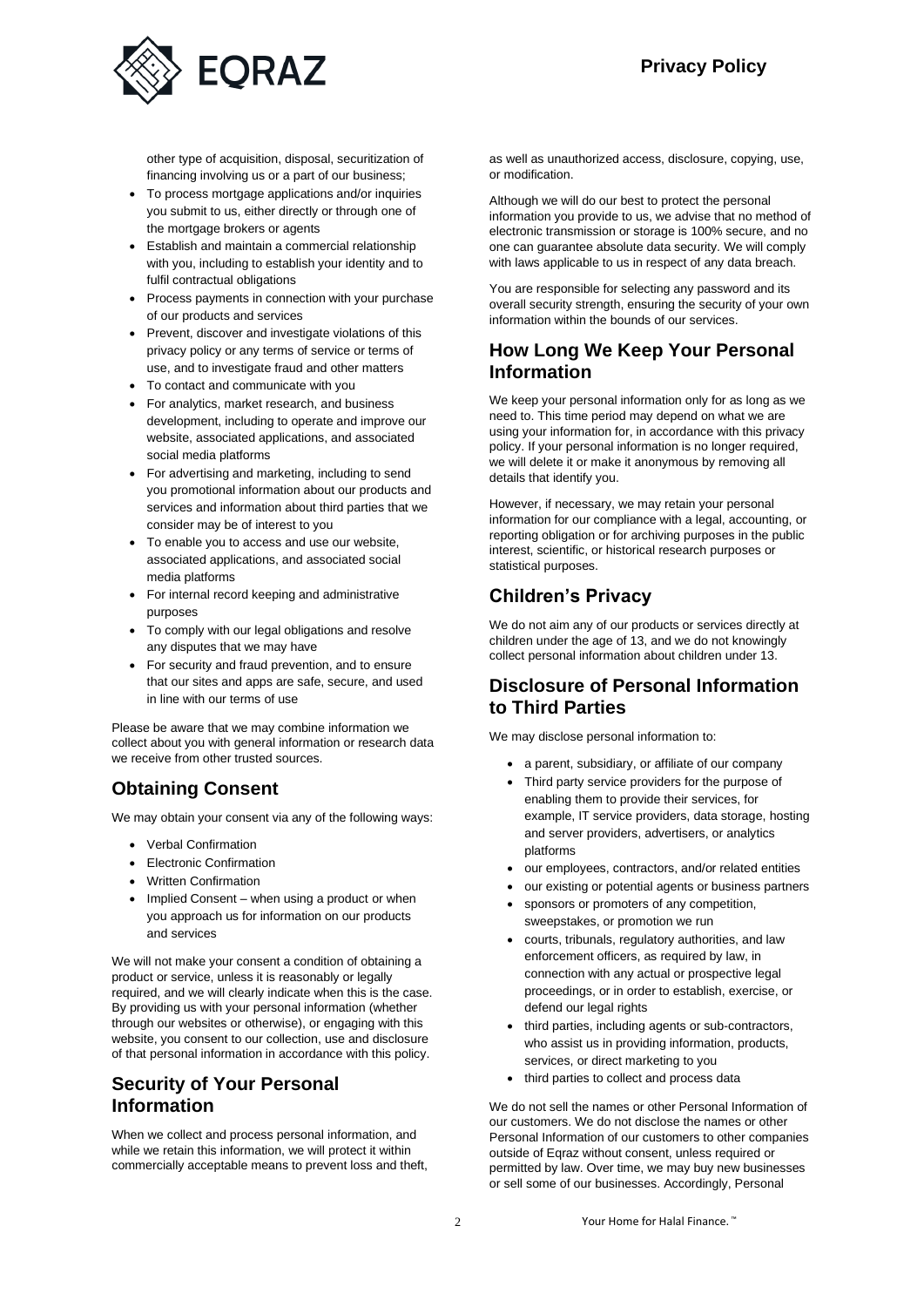

Information associated with any accounts, products or services of the business being purchased or sold will be transferred as a business asset to the new business owner.

We may use affiliates or other companies to provide services on our behalf such as data processing, account administration, analytics and marketing. Such companies will be given only the Personal Information needed to perform those services and we do not authorize them to use or disclose Personal Information for their own marketing or other purposes. We have or will have contracts in place holding these companies to the same standards of confidentiality by which we are governed. By submitting your personal information or engaging with the Website, you consent to this transfer, storage, or processing.

#### **Additional Disclosure on Personal Information**

**Verifying Information**: We may reach out to third parties to verify your Personal Information, this includes (but is not limited to):

- Credit bureaus such as Equifax and TransUnion
- Credit insurers
- Third party verification services including but not limited to AML and KYC background screening companies
- Registries
- Financial service industry databases
- Investigative bodies
- Your employer(s)
- Personal references you may or may not have

**Credit Consent**: If you avail any of our products and/or services we may use, obtain, verify, share and exchange your information with others (including but not limited to credit bureaus, Insurance companies, registries and other entities/individuals with whom you may have financial dealings, as well as any other person as may be permitted or required by law). Your information may be obtained at the time of your application, at any time during the application process and on an ongoing basis while you are a customer, for the purposes of evaluating your current and ongoing creditworthiness and maintaining your credit history. We may also share information with credit reporting agencies or credit bureaus relating to any products you have with us. This may include, but not be limited to, failure by you to meet any of your obligations under the applicable terms and conditions of those products.

**Insured Credit Product**: If you have availed a product with us which requires you to avail an insurance policy, we may share Personal Information about you, to insurers for any purpose related to the insurance e.g., in the event of default.

**Defaults**: If the credit facility you have with us or you have guaranteed is in default, we may release your Personal Information to collection agencies, the originating broker or any subsequent mortgagee, or other third parties as necessary for the purposes of assisting in collecting the debt. We will limit the amount and type of Personal

Information disclosed to that which is necessary to facilitate the collection of the arrears.

**Communications**: We may monitor and/or record any communications between you and our representatives (e.g., telephone discussions, email conversations, online chats) for accuracy, service quality, training and security purposes, our mutual protection and to enhance our customer service.

We may communicate with you through various channels including telephone, computer, mail or mobile applications or by other electronic means, using the contact information you have provided.

#### **International Transfers of Personal Information**

The personal information we collect is stored and/or processed where we or our partners, affiliates, and thirdparty providers maintain facilities. Please be aware that the locations to which we store, process, or transfer your personal information may not have the same data protection laws as the country in which you initially provided the information. If we transfer your personal information to third parties in other countries: (i) we will perform those transfers in accordance with the requirements of applicable law; and (ii) we will protect the transferred personal information in accordance with this privacy policy. By submitting your personal information or engaging with the Website, you consent to this transfer, storage, or processing.

#### **Your Rights and Controlling Your Personal Information**

You always retain the right to withhold personal information from us, with the understanding that your experience of our website and/or the product/service offering may be affected. We will not discriminate against you for exercising any of your rights over your personal information. If you do provide us with personal information, you understand that we will collect, hold, use, and disclose it in accordance with this privacy policy. You retain the right to request details of any personal information we hold about you.

If we receive personal information about you from a third party, we will protect it as set out in this privacy policy. If you are a third party providing personal information about somebody else, you represent and warrant that you have such person's consent to provide the personal information to us.

The website may include links to third-party websites, plug-ins, services, social networks, or applications. Clicking on those links or enabling those connections may allow the third party to collect or share data about you. If you follow a link to a third-party website or engage a thirdparty plugin, please note that these third parties have their own privacy policies and we do not accept any responsibility or liability for these policies. We do not control these third-party websites, and we encourage you to read the privacy policy of every website you visit.

If you have previously agreed to us using your personal information for direct marketing purposes, you may change your mind at any time. We will provide you with